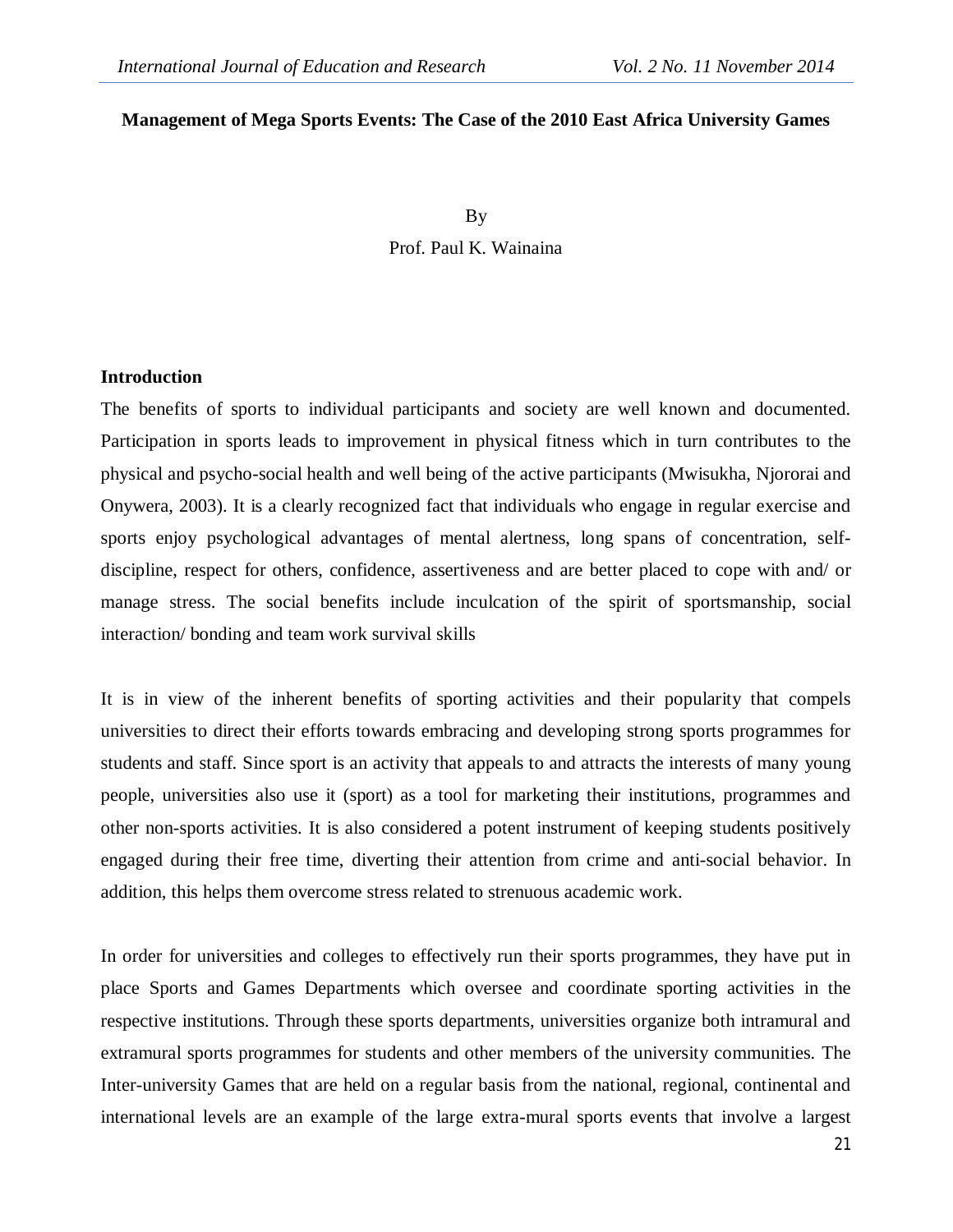number of universities and colleges. The  $7<sup>th</sup>$  edition of the East Africa University Games that were hosted by Kenyatta University in the year 2010 is a good example of the extra-mural sports events for university students.

## **1.2.0 East Africa University Games**

The first edition of the revived East Africa University Games was held in 1999 at Egerton University. Other hosts have been Makerere University (2001), University of Dar es Salaam (2002), Kenyatta University (2004), and National Universities Sports Federation of Uganda (2006 and 2009). These games bring together teams drawn from all the universities and University Colleges in the East African region which comprises of five countries (Kenya, Uganda, Tanzania, Rwanda and Burundi). However, from the year 2009, the membership was expanded to include Southern Sudan and the countries in the Horn of Africa (Ethiopia, Somalia and Eritrea). The Games are organized under the auspices of the East Africa University Sports Federation (EAUSF) and are modeled on the Olympic Games in all the major sports disciplines. The East Africa University games include football, volleyball, netball, basketball, hockey, handball, rugby, athletics, scrabble, chess, tennis, table tennis, badminton, swimming, taekwondo and karate. However the number to be included in any edition of the games is determined by the capacity of the host University.

The objectives of the East Africa University Games are to:

- i) Promote interaction and socialization amongst students in the universities within the region.
- ii) Promote unity and regional integration.
- iii) Serve as a forum for education and exchange of ideas during and beyond the competition venues.
- iv) Promote intellectual and professional growth amongst the participants through such fora as pre-games conferences, workshops and/or seminars.
- **v)** Provide opportunities for participating individuals and teams to exploit their talents through sports and games.

# **1.3.0 The 7th Edition of the East Africa University Games**

The 7<sup>th</sup> Edition of the East Africa University Games was hosted by Kenyatta University from the 16<sup>th</sup> -21<sup>st</sup> December 2010 after the institution won the bid to do so. This was the second time for the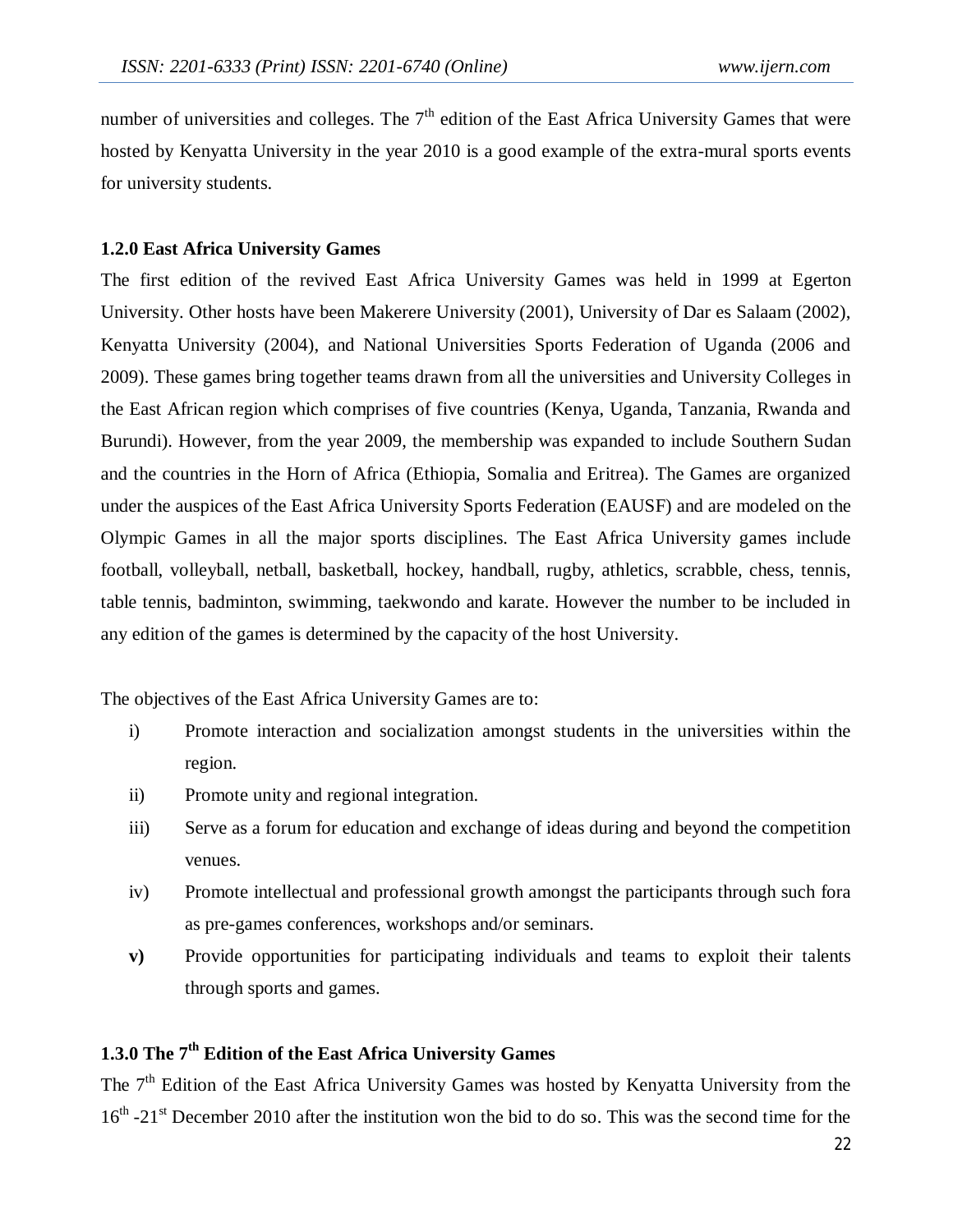university to host the games, having hosted them successfully in December 2004. During this edition, thirty seven (37) institutions drawn from Kenya, Uganda, Tanzania and Zanzibar took part while a total of three thousand four hundred and thirty five (3435) students participated.

Ndejje University, Uganda emerged the overall winner followed by Kampala International University while Kenyatta University was the second runners-up. Given that the games were a major event that required elaborate preparations and resources for successful hosting, this paper gives a highlight on how the games were organized and managed by the university.

#### **1.4.0 Organization and Management of the 2010 East Africa University Games**

#### **1.4.1 Constituting of the Games Organizing the Committee**

In order to effectively plan and manage the games, an organizing committee of 24 (twenty four) carefully selected members was set up by the university management. The following factors were considered in selecting the members of the Games Organizing committee:

- i) Relevant expertise in management of sports and similar undertakings.
- ii) Previous experience in organizing similar events.
- iii) Specific expertise in various aspects and relevance to the hosting e.g. catering, security, accommodation, and so on.
- iv) Marketing of the University through sports.

#### **1.4.2 Formation of Sub-Committees**

During the initial meetings of the Games organizing committee, a checklist of all activities that were crucial to the successful hosting of the games were identified and outlined. The activities were categorized into 12 (twelve) groups; secretariat, accommodation, catering, facilities and equipment, finance, medical, protocol, publicity and sponsorships, security, technical matters and transport. For the purpose of incorporating an academic and research component in the games, preparations for a pre-games symposium were also undertaken. Each of the identified groups of activities relating to the organizing and hosting of the games as well as the pre-games symposium was assigned to a subcommittee. Each of the sub-committees comprised of a section of members of the games organizing committee (LOC) and a few other members who were co-opted. The terms of reference for each subcommittee were specified. A checklist of all the preparatory activities, including deadlines for accomplishment of tasks that were assigned to each subcommittee was formulated, discussed and agreed upon.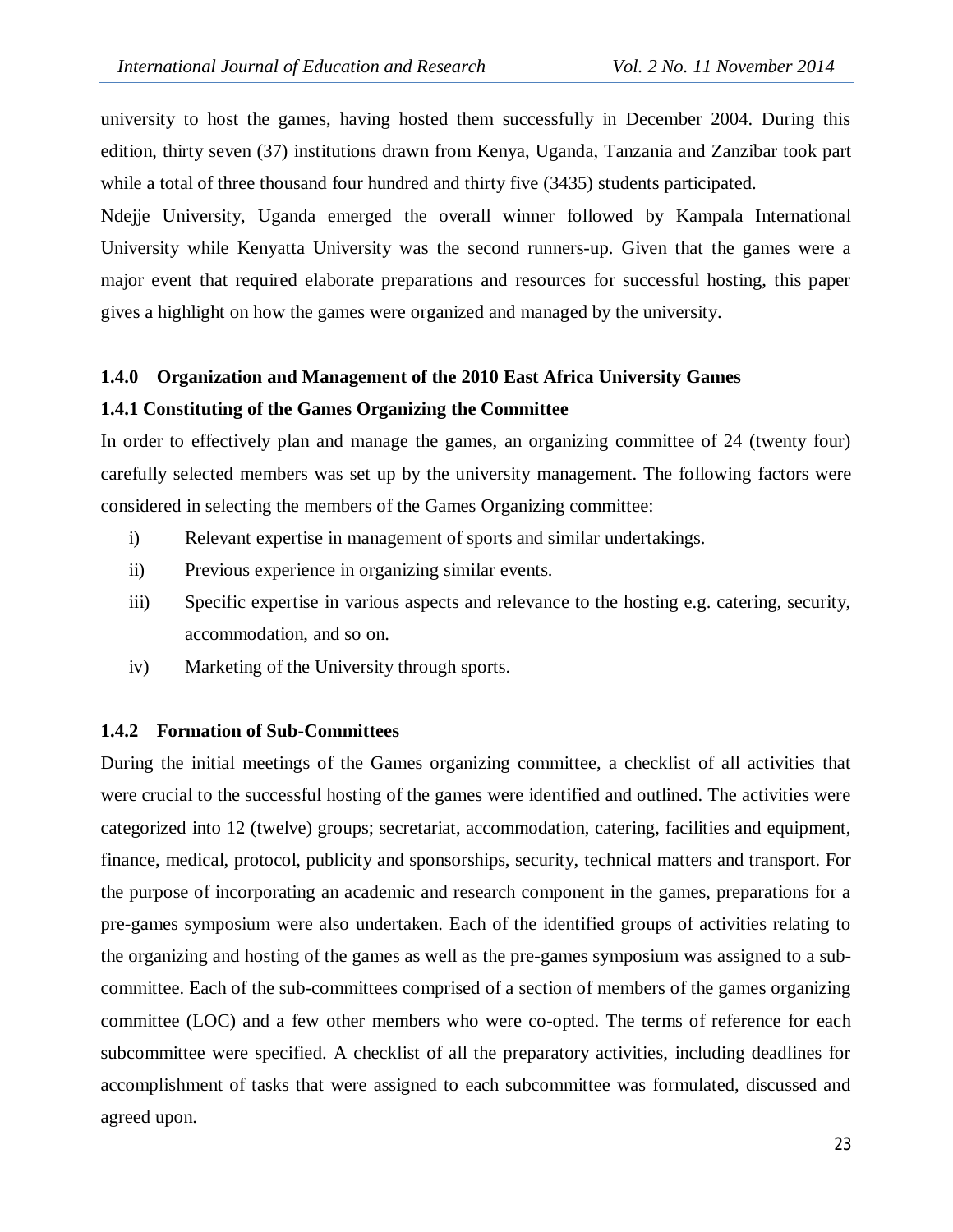# **1.4.3 Activities Undertaken to Prepare for the Games.**

## **i) Meetings of the organizing committee**

To ensure successful hosting of the games, the organizing committee held a total of 18 (eighteen) meetings to share ideas on activities to be undertaken and monitor the progress realized at every stage by the subcommittees.

# **ii) Budgeting and Financial Management**

Organizers of any sports event must identify areas that require funding and find ways of availing the required funds (Masterman, 2004; Solomon, 2002). Accordingly, the organizing committee of the games drew a budget for the games. Four phases were involved in this process:

- Each subcommittee drew its budget and submitted to the finance subcommittee.
- A draft consolidated budget was then made by the finance subcommittee.
- A draft consolidated budget was discussed, rationalized and ratified by the Games organizing committee.
- The budget was submitted for approval by the management of the university.

In addition to budgeting, all the other financial transactions of the Games were managed by a finance subcommittee. This included purchasing of required items, collection of participation fees from the teams and payments to the officials of the games.

# **iii) Sourcing for funds**

- Colossal sums of money were required to run the games. Generally, the areas that needed funds included transport, secretarial services, accommodation, catering, preparation of sports facilities, purchase of equipment, medical services, purchase of trophies, preparation of participation certificates, publicity, security, allowances for officials of the games and special diet for participants.
- Apart from relying on the funds received from the teams as participation fees, the publicity and sponsorship subcommittee sought sponsorships from the corporate organizations and raised some of the funds from exhibitors during the games.

## **iv) The Secretariat Services**

During a major sports event, the services of a secretatriat are important in relaying information, keeping records and documentation (Graham, Goldblatt, Neirotti and Delpy, 1995; Supovitz, 2005).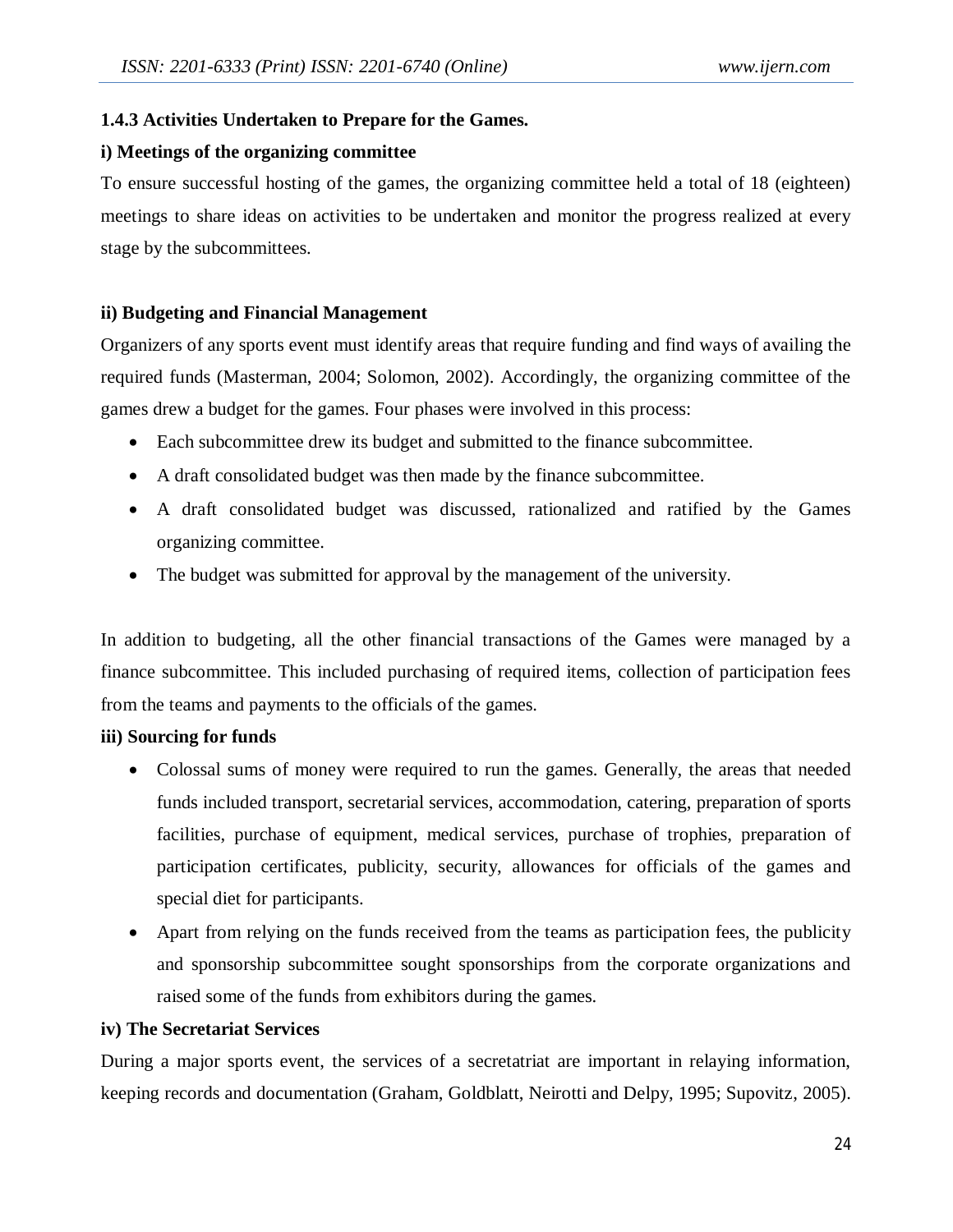It is in view of this that the organizing committee of the  $7<sup>th</sup>$  edition of the East Africa University Games set up a secretariat. The specific tasks of the secretariat included:

- Liaising with the East Africa Universities Sports Federation officials.
- Keeping records of all the meetings of the organizing committee.
- Sending out invitations to the university teams, officials, media personnel, medical personnel and guests.
- Coordinating the operations of all the other sub-committees.
- Monitoring adherence to deadlines set by the organizing committee.
- Coordinating the awarding of medals, trophies and certificates to the teams and participants.
- Vetting and accrediting of games participants and officials.
- Preparing of the final report on the games.

## **v) Publicity for the Games**

The importance and magnitude of a sports event is dependent on the number of people that it attracts (Jordan, Tyson, Hayle and Truly, 2010; Solomon, 2002). As such, concerted efforts were made to attract public attention to the7th edition of the East Africa University Games through the electronic and print mass media. In addition, in the run-up to the games, a special ceremony was held to launch and unveil the mascot for the games. A publicity consultant was also hired to work with the publicity and sponsorship subcommittee towards the marketing and publicity efforts.

## **vii) Medical Services**

Participants in sporting activities are vulnerable to injuries (Onywera, Njororai and Mwisukha, 2003). The causes of the injuries range from those that arise from actual play such as those caused by opponent(s), play surface (facility), equipment used and prevailing weather conditions (Onywera, Njororai and Mwisukha, 2003). To ensure that athletes who got injured or fell ill were attended to, a highly specialized and coordinated medical team was set up consisting of the Kenyatta University's Health Unit medical personnel, the Emergency Team from the Kenya Red Cross, Armed Forces medical personnel from Kahawa Barracks (our neighbours), counselors from Kenyatta National Hospital (the leading referral hospital in East Africa) and volunteer first aiders from the students' population were recruited. Finally, essential drugs were solicited from various Pharmaceutical Companies to supplement the stocks at the University Health Unit. During the actual games the following measures were taken: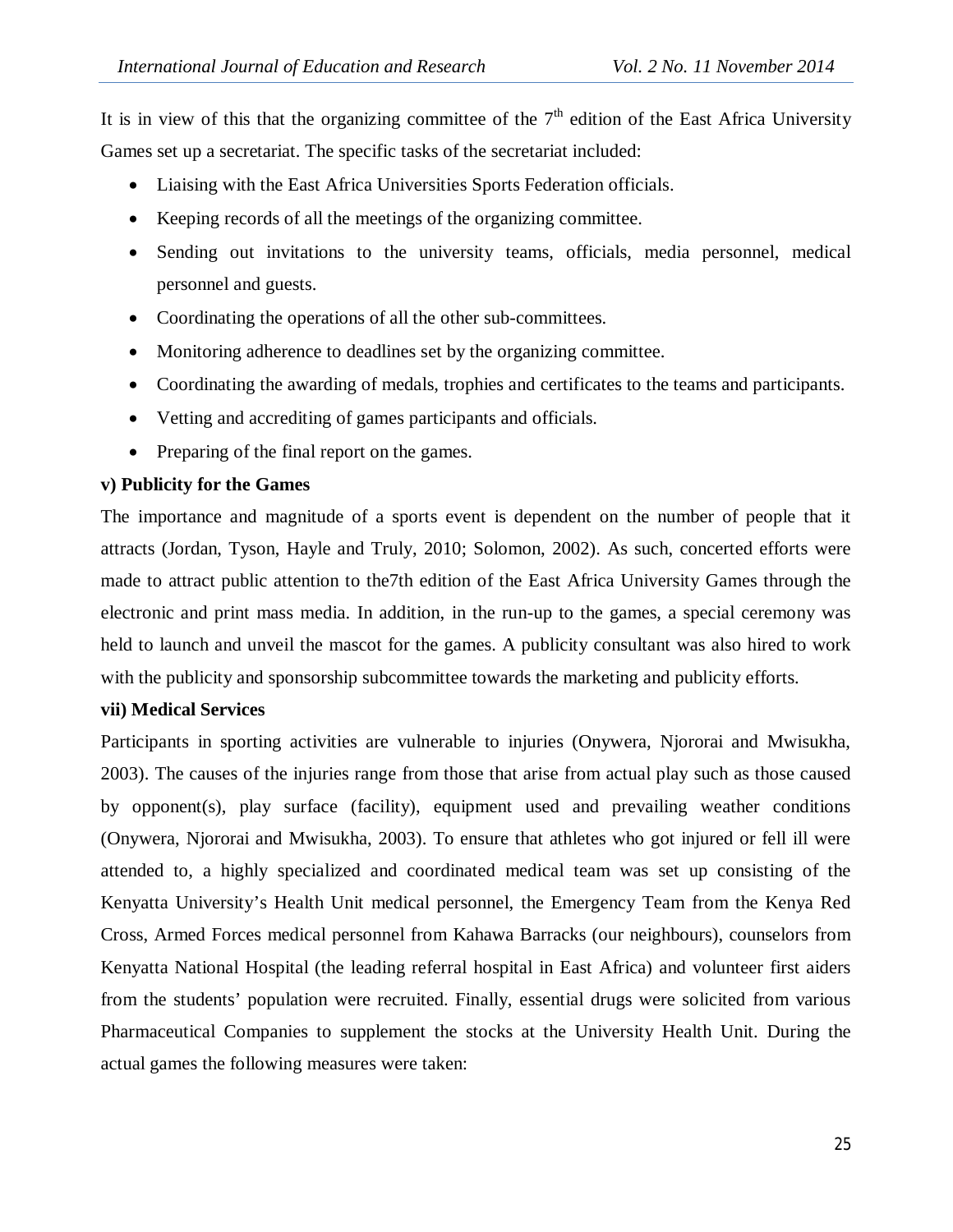- Other than having First Aid points at every venue of the competitions, a separate medical clinic was set up at the Games village to handle most of the medical cases that arose.
- Ambulances were on standby throughout the games for use in evacuating critically injured or ill patients to nearby hospitals for specialized attention.
- The Kenyatta University's physiotherapy unit was on hand to attend to severe injuries.
- By the end of the 6-days' games, a total of 171 cases of injuries and illnesses were successfully and efficiently attended to.

## **viii) Accommodation and Catering for Athletes and Officials**

Since the games were scheduled to take place within a period of one week, suitable and adequate accommodation was identified for the athletes and their officials. A games village consisting of the university's students' hostels was identified and set aside for the 3,435 participants in the games. The pre-games tasks that were undertaken to ensure proper accommodation for the participants included repairs on the hostels, fumigation and procurement of more linen. Adjacent to the Games village were two spacious dining halls that were identified and used for catering services. The catering subcommittee of the games organizing committee made prior arrangements for procurement of foodstuff and hired more personnel to assist with catering services. Packed lunches were prepared and availed to the teams that held their competitions using facilities outside the host institution.

# **ix) Identification and Preparation of the Games Facilities**

Masterman (2004) and Solomon (2002) emphasize that sports events organizers must direct special attention towards ensuring that suitable and adequate facilities are identified or made available for the given sports events. Facilities must be located in venues that are easily accessible and properly marked in line with international specifications. During the university games under review, the responsibilities relating to facilities for the sports disciplines were assigned to a Facilities Subcommittee. The tasks that were undertaken included:

- Identification and coordinating of repairs on available institutional facilities.
- Identification and hire of sports facilities outside the hosting institution.
- Preparation of the facilities to ensure they met international set standards.
- Coordinating the construction of some of the facilities that were required for the games such as extra toilets and basketball courts.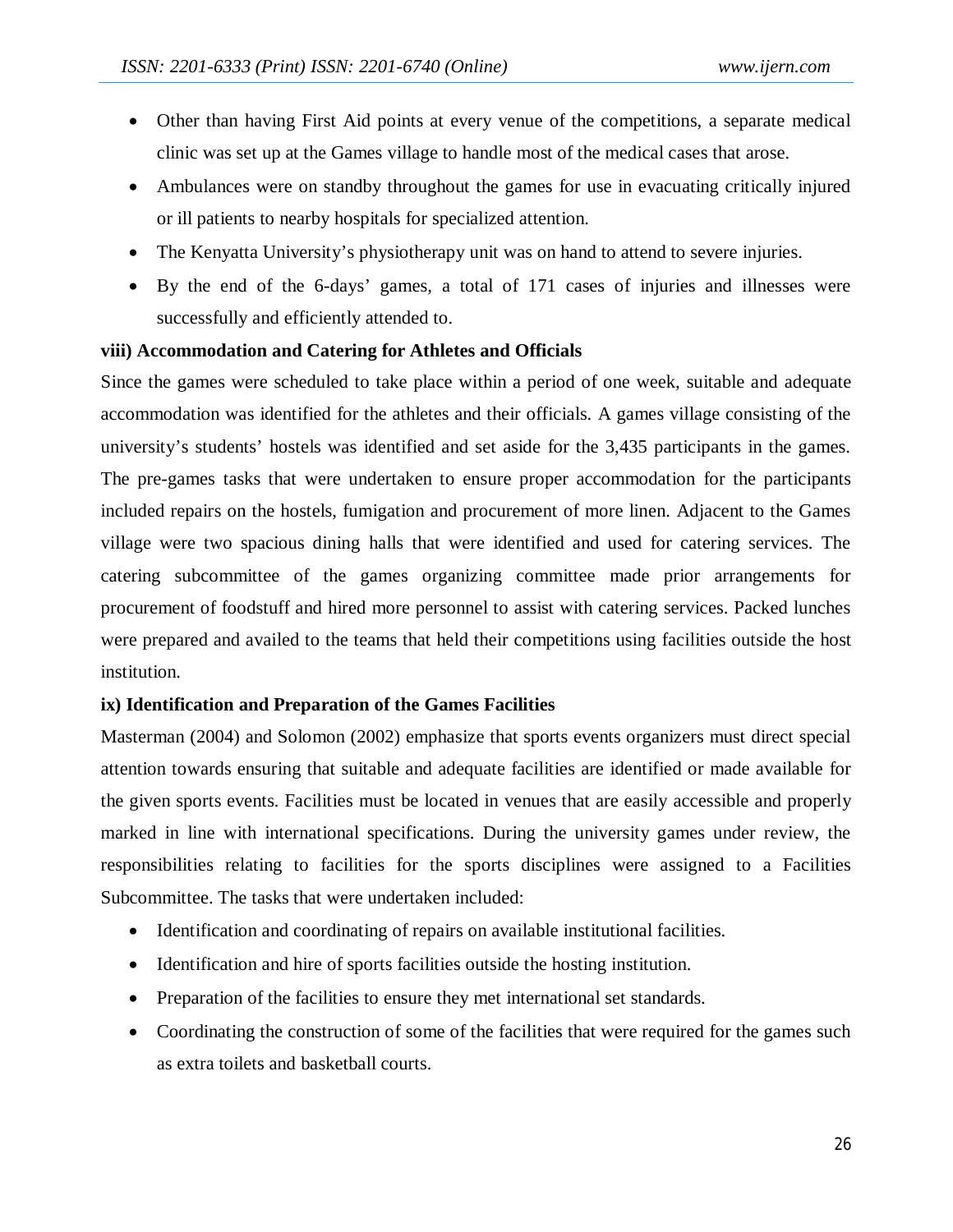## **xi) Technical Services**

The technical areas and activities of a sports event are concerned with regulating play, ensuring fairness and discipline (Jordan, Tyson, Hayle and Truly, 2010; Goldbatt, Nelson and International Special Events Society, 2001). The technical activities for the East Africa University Games that were carried out included:

- Reviewing of rules and regulations of the games in consultation with the technical arm of the East African Universities Sports Federation.
- Preparing and availing the required score-sheet booklets for all the sports disciplines.
- Making of draws and fixtures for the competitions across the various venues and ensuring adherence to the competition schedules.
- Handling of competition disputes.
- Tallying of scores and preparation of final results and medal tallies.

# **xi) Transport Arrangements and Services**

Like any other major sports event, the  $7<sup>th</sup>$  East Africa University Games had enormous requirements in terms of transport. Transport services were required in the run-up to and during the games. The Transport Subcommittee therefore provided special transport for the secretariat, catering, security and health units to support the Games. Given that competitions in some of the sports disciplines were conducted using facilities outside the host institution, shuttle transport was organized for the affected teams on a daily basis.

## **xii) Entertainment Arrangements**

In order to spice-up the games, entertainment arrangements were put in place. This involved availing the necessary sound systems and sourcing for entertainers during the opening and closing ceremonies of the games, as well as during the entire period of the games.

# **xiii) Security Arrangements and Services**

During sports events, participants' safety must be observed and ensured by making elaborate security arrangements (Graham, Goldblatt, Neirotti and Delpy, 1995). In line with this requirement, the organizing committee of the 2010 East Africa University Games constituted a Security Subcommittee that comprised of highly specialized security personnel and mandated with the responsibility of ensuring provision of security within the host institution, other external competition venues and at the Games Village.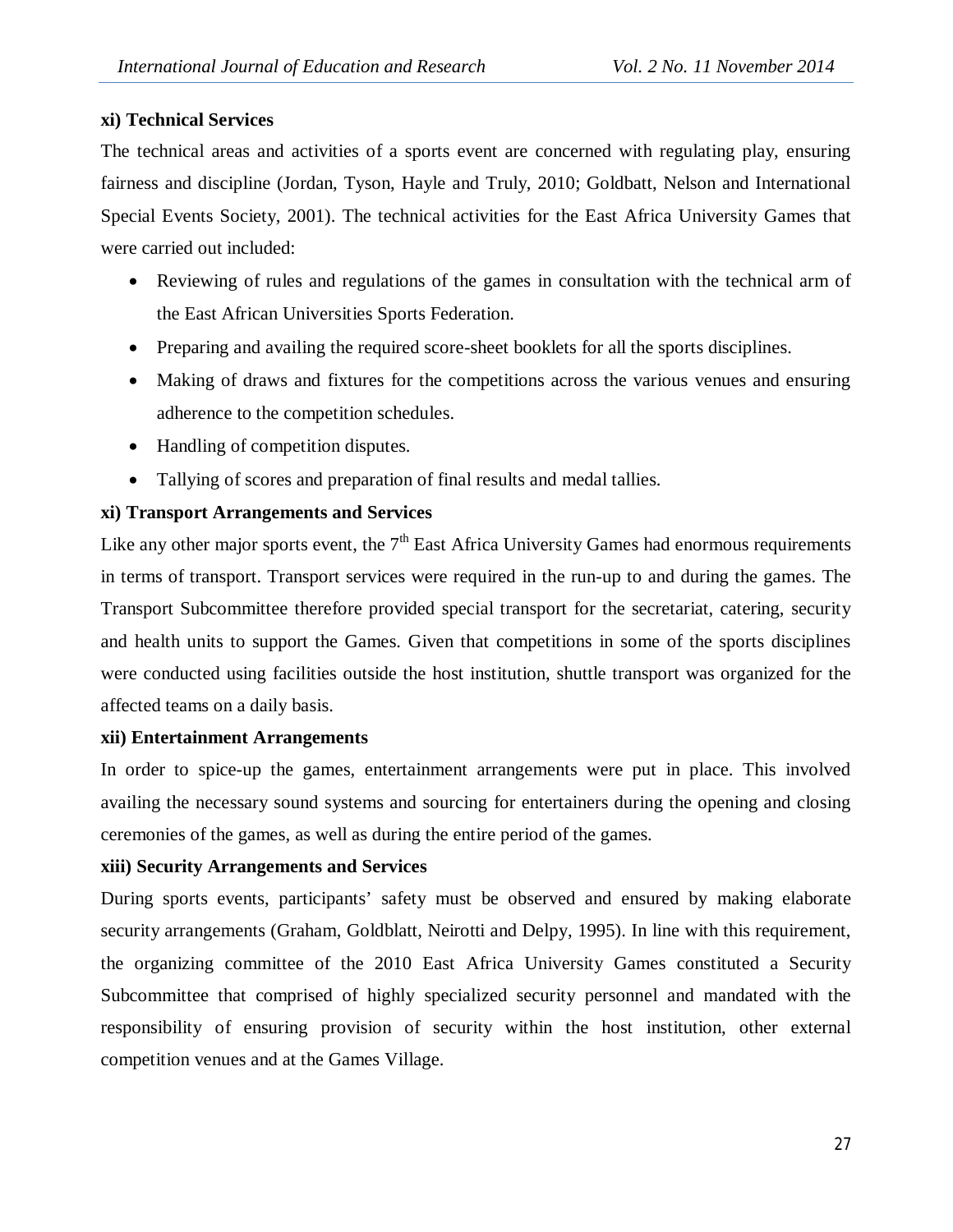Elaborate security arrangements that covered all the areas were put in place. Other than relying on the host institution's internal security personnel only, the services of the Kenya Police were also enlisted. Surveillance cameras and security lights were installed in strategic places of the Games Village and entertainment areas. Security checks and surveillance were enhanced at the University's entry and exit points, and teams were escorted to their competition venues by security personnel.

## **1.5.0 Outstanding Achievements in the Organization and Management of the Games**

- 1. Timely drawing and approval of the budget for the games
- 2. Activation of dedicated and interactive games website
- 3. Operation of a media centre that ensured efficient transmission of results to media houses.
- 4. Successful hosting of the largest edition of the East Africa University Games.

## **1.6.0 Challenges Faced in Managing the Games**

In spite of the successes achieved in terms of preparing and managing the 2010 East Africa University Games, a number of challenges were faced. The main ones included:

- i) Unavailability of adequate facilities for some of the sports disciplines at the hosting institution. This necessitated the hiring of other venues, some of which were in fairly far off places.
- ii) Insufficient sponsorship for the Games. In spite of concerted efforts that were made to secure such sponsorships, only a handful of sponsors responded. This in turn, pressure on the Games Budget.
- iii) The introduction of new rules by EAUSF on eligibility and compliance deadlines which some universities did not adhere to. The attempt to enforce these rules put a lot of pressure of the LOC and led to disqualification of a good number of the teams from participating in the games.
- iv) The accreditation process started late leading to congestion and delays in the registration process.
- v) Poor vetting procedures for participants that undermined the purpose of adopting stringent eligibility criteria put in place for the games.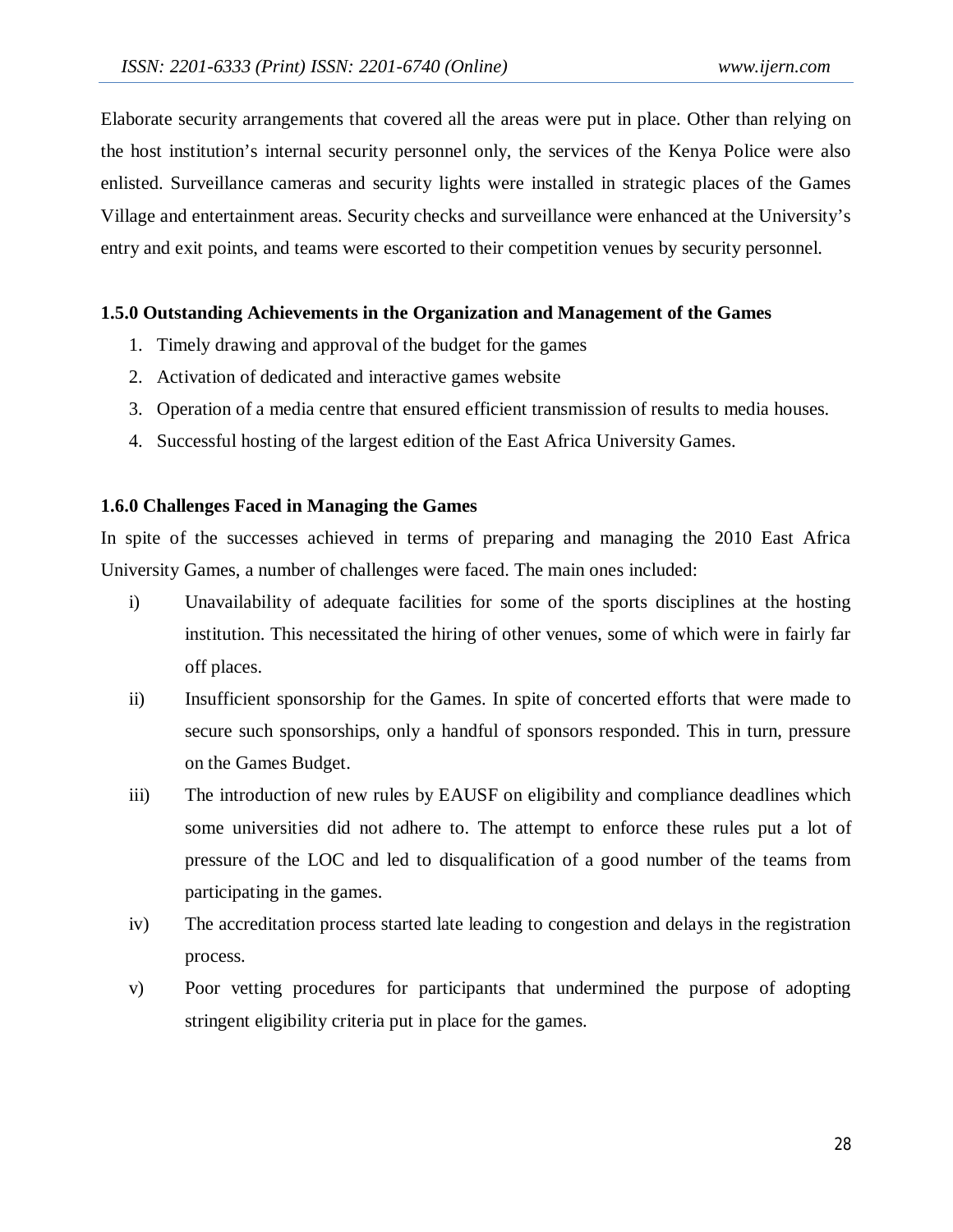#### **1.7.0 Recommendations for Future Editions of the Games**

- i) Introduction of pre-qualification criteria at the national level that would lead to certainty on the number of entries for each discipline. The certainty of the number of teams involved would greatly encourage many universities to host and also attract more sponsorship.
- ii) Decentralizing the vetting process to individual disciplines to enhance efficiency and compliance.
- iii) Sensitize all delegates and participating institutions on the need to adhere to set deadlines to avoid unnecessary pressure on the host and disappointment that comes with disqualification.
- iv) Concerted efforts by all delegates and the university management to eliminate or minimize illegibility cases.
- v) Introduction of sanctions such as fines and disqualification from participating in future editions.
- vi) EASUF solicits for a main long-term sponsor of the Games so that the hosting universities are mandated to look for any other additional sponsors.

## **1.8.0 Conclusion**

Elaborate arrangements and sufficient resources are crucial for successful mounting of sports events of this magnitude. A number of experts in relevant fields need to be involved in the entire process. A checklist of pertinent activities, schedule of deadlines and identification of persons responsible for various activities must be worked out well in advance. There must be effective monitoring of progress, flexibility to change with changing circumstances and encouraging diverse views to enrich the organization of the games.

#### **References**

- Graham, S., Goldblatt, J. J., Neirotti, L. D.& Delpy, L. (1995). **The Ultimate Guide to Sport Event Management and Marketing.** Burr Ridge JL Irwin Professional Publishers.
- **Goldblatt, J. J., Nelson, K. S. and Interna**tional Special Events Society (2001). The International Dictionary of Event Management. New York, Wiley Publishers.
- Jordan, L., Tyson, B., Hayle, C. & Truly, D (2010). **Sports Event Management – The Carribean Experience**. Arlington, Virginia, Ashgate Publishing Group.
- Masterman, G. (2004). **Strategic Sports Event Management: An International Approach**. Waltham, Massachusettes, Elsevier Butterworth-Heinemann.